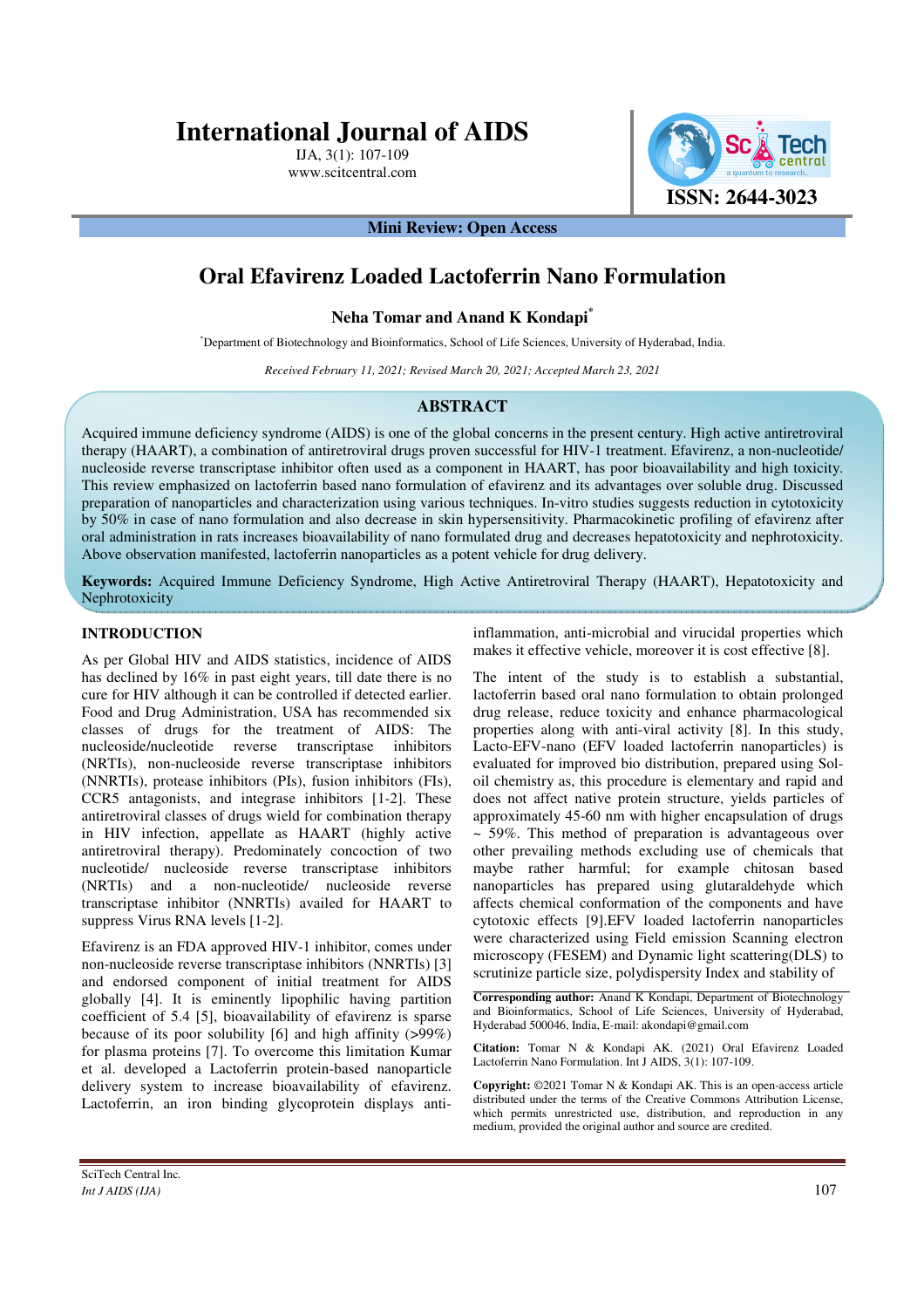particles in colloidal state. Size of blank lactoferrin nanoparticles is around 19-35nm and EFV loaded lactoferrin nanoparticles are around 45-60nm in FE-SEM. Analysis of blank lactoferrin and EFV loaded lactoferrin nanoparticles using dynamic light scattering divulges particle size of 72 + 3.4 nm and 10 + 5.3 nm respectively. Dynamic light scattering (DLS) estimate size of particles present in colloidal form, which can be affected by Hydrogen bond interactions between nanoparticles surface charges and water molecules. Negative charge of -23 +1.2 mV on the surface of nanoparticles denoted stability in suspension. DLS also analyze polydispersity index (PDI) suggests homogenous nature and size distribution of particles. From DLS PDI value < 0.341 has obtained which indicates homogenous size distribution of nanoparticles population. As current quantum dot model system suggests that particle size smaller than 5.5 nm can be easily excreted [10], the significantly higher sized lactoferrin nanoparticles are better equipped to sustain in blood circulation for longer period, indicating prolonged release yielding beneficiary therapeutic effects. Lacto-EFVnano were also characterized using FT-IR and Differential scanning calorimetry (DSC) thermogram. FT-IR data showed miniature version of observed peaks in Lacto-EFVnano compared to soluble drug suggesting electrostatic interaction in nano formulation. Thermogram data suggested an improved stability at 138**°**C also protecting the encapsulated drug at 260**°**C that degrades soluble drug. Lacto-nano releases the maximum drug at pH -5 (i.e., at endosomal pH) due to conformational changes induced in protein but stable at gastric pH, making this a more potent delivery vehicle over Chitosan nanoparticles [11].

Analysis of cellular release kinetics of drug suggests prolong and controlled release of drug from Lacto-EFV-nano as compare to other burst releasing Solid lipid nanoparticles (100% of drug in <5 min) [12]. In-vitro studies suggested the same, indicating 50% less cytotoxicity in cell lines. The nano formulation also decreases skin hypersensitivity by 1.5 folds rather apparent in soluble EFV treatments [13]. The antiviral activity of drug was also improved in terms of its IC<sub>50</sub>from 2.56 nM to 1.1 nM in nano formulation, where antiviral property of Lactoferrin nano formulation (IC50  $\langle 4\mu M \rangle$  seemed to act in additive manner.

Pharmacokinetic (PK) analysis for soluble drug and nano formulation for oral administration in rats was performed (and parameters were calculated using KINETICA version 5.0 software) where [3-4] fold increase in AUC (area under the plasma concentration time curve) along with [6-7] fold increase in AUMC (area under the first moment curve) were observed in animals treated with nano formulation compared to soluble EFV; conveying improved PK profile along with increased bioavailability. 30% increment of peak plasma concentration  $(C_{\text{max}})$  of EFV and 100% increment in time to reach Cmax (Tmax) has been observed. In animals a gender biased observation for higher peak plasma concentration and drug exposure time (AUC) was made for female rats. The

nano formulation showed lower Hepatotoxicity and Nephrotoxicity compared to soluble drug while lipid profiles were unaltered.

The essence of the study suggests a more stable directed and sustained vehicle for EFV that can counter the negative impacts of the drug while increasing bio availability and bio distribution with improved PK profile. This nano formulation shows a bright opportunity for novel drug deliveries eliminating the side effects.

#### **REFERENCES**

- 1. Gulick RM, Ribaudo HJ, Shikuma CM (2006) Three- vs four-drug antiretroviral regimens for the initial treatment of HIV-1 infection: A randomized controlled trial. JAMA 296: 769-781.
- 2. Riddler SA, Haubrich R, DiRienzo AG (2008) Classsparing regimens for initial treatment of HIV-1 infection. N Engl J Med 358: 2095-2106.
- 3. Department of Health and Human Services (2008) Panel on Antiretroviral Guidelines for Adult and Adolescents. Guidelines for the use of antiretroviral agents in HIV-1 infected adults and adolescents. Accessed on: March 27, 2008. 1: 128
- 4. Antiretroviral therapy for HIV infection in adults and adolescents (2006) Recommendations for a public health approach RW. Accessed on: March 27, 2008.
- 5. Joly V, Yeni P (2000) Non-nucleoside reverse transcriptase inhibitors. Ann Med Intern 151: 260-267.
- 6. Avachat AM, Parpani SS (2015) Formulation and development of bicontinuous nanostructured liquid crystalline particles of efavirenz. Colloids Surf B Biointerfaces 126: 87-97.
- 7. Boffito M, Back DJ, Blaschke TF (2003) Protein binding in antiretroviral therapies. AIDS Res Hum Retroviruses 19: 825-835.
- 8. Suzuki YA, Kelleher SL, Yalda D (2003) Expression, characterization and biologic activity of recombinant human lactoferrin in rice. J Pediatr Gastroenterol Nutr 36: 190-199.
- 9. Qi LF, Xu ZR, Li Y, Jiang X, Han XY, et al. (2005) *In vitro* effects of chitosan nanoparticles on proliferation of human gastric carcinoma cell line MGC803 cells. World J Gastroenterol 11: 5136-5141.
- 10. Choi HS, Liu W, Misra P (2007) Renal clearance of quantum dots. Nat Biotechnol 25: 1165-1170.
- 11. Chaudhury A, Das S (2011) Recent advancement of chitosan-based nanoparticles for oral controlled delivery of insulin and other therapeutic agents. AAPS Pharm SciTech 12: 10-20.